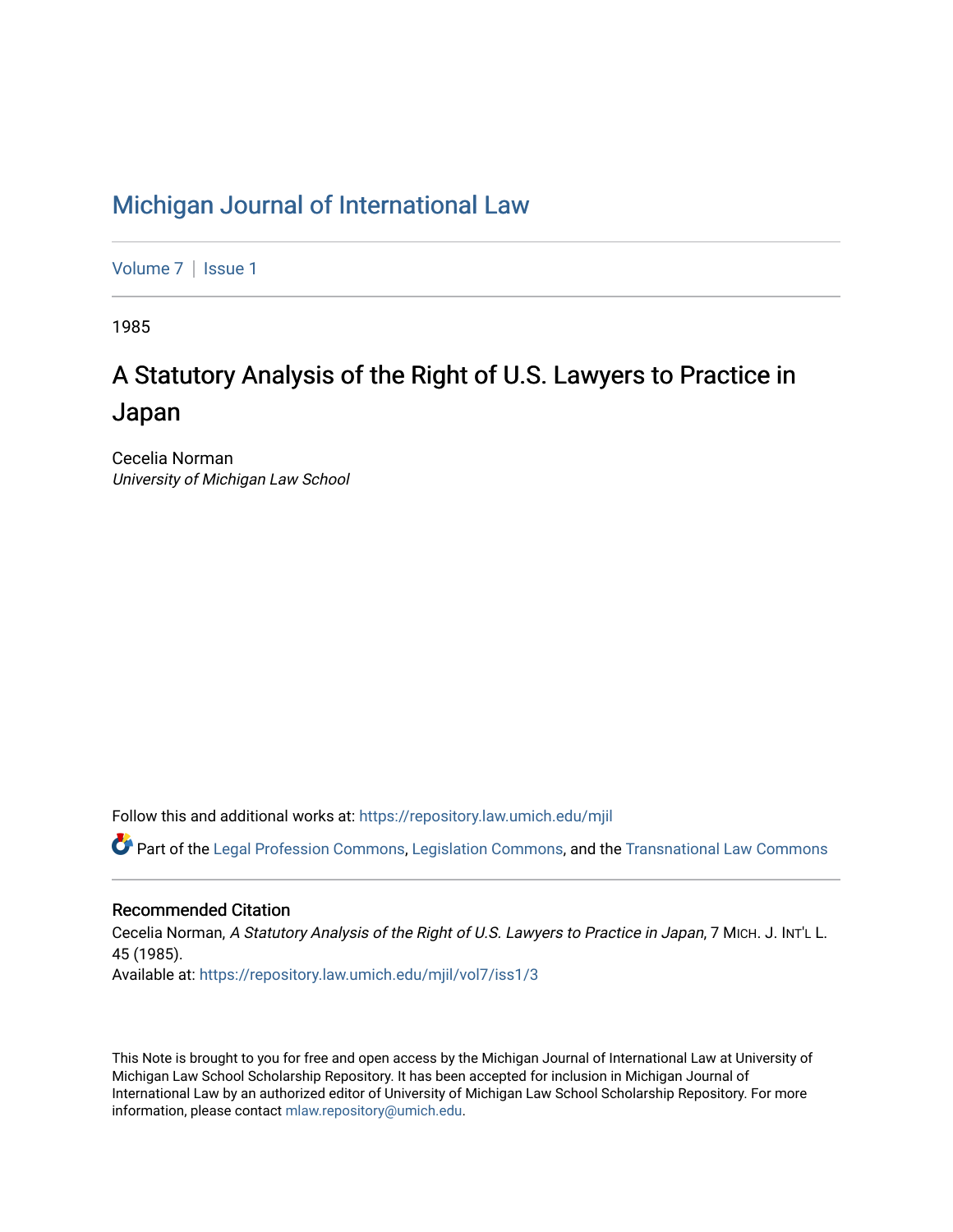## **A Statutory Analysis of the Right of U.S. Lawyers to Practice in Japan**

### **Cecelia Norman\***

Recent American investment in Japan and the increasingly complex transnational legal problems faced **by** companies doing business there have generated a need for resident lawyers well versed in the law of the United States. ' Wishing to exploit these business opportunities, Americans are eager to establish law offices in Japan.<sup>2</sup> The Japanese Federation of Bar Associations **(JFBA)3** maintains, however, that foreign lawyers who are not qualified as *bengoshi4* under the Lawyer Law of **19495** and, consequently, are not members of the Japanese bar, which is made up exclusively of *bengoshi* and which

3. The JFBA is the national bar association to which anyone "who wants to become a lawyer," (bengoshi) must belong. Lawyer Law, Law No. 205 of 1949, art. **8,** translated in 2 EHS LAW **BULLETIN SERIES, CA** (1962); see also id. at arts. 9, 17(3), 45, 47; Fukuda, Japan, in **TRANSNATIONAL LEGAL** PRACTICE 201, 203 (D. Campbell ed. 1982).

4. The term bengoshi was coined in 1893 in an attempt to translate the English word barrister into Japanese. It is generally translated as attorney and designates those persons who have been admitted to the JFBA. Fukuhara, The Status of Foreign Lawyers in Japan, 17 **JAPANESE ANN. INT'L** L. 21, 22 (1973). For the American reader, however, such a translation is misleading. The practice of Japanese bengoshi differs significantly from that of U.S. attorneys. For a complete discussion, see infra text accompanying notes 17-44.

5. "Lawyer Law" is one translation of the title of the law regulating Japanese lawyers, the current Japanese version of which appears at Bengoshi Ho, **I** RoPPo **ZENSHO** 175 (1984) (in Japanese). The law is referred to by commentators variously as the Barristers Law, Attorneys Law, or Bengoshi Law. Except when quoting other commentators, this note will refer to the law as the Lawyer Law.

<sup>\*</sup> Class of 1986, University of Michigan Law School.

*I. See* U.S.-Japan Trade Study Group, Progress Report: 1984, at 46 (Sept. 1984) [hereinafter cited as Trade Study Group]; Meyerson, *Legal Services* Relating to Doing Business in Japan, in **LEGAL** ASPECTS OF DOING **BUSINESS IN JAPAN** 1983, at 7, 21-23 (Practicing Law Inst. 1983).

<sup>2.</sup> Since early 1975, representatives of the American Bar Association (ABA) and the Japanese Federation of Bar Associations (JFBA) have been carrying on a dialogue aimed at resolving the political issues that are in large part responsible for barring the establishment of Japanese branch offices by U.S. law firms. Myerson, supra note **1,** at 23.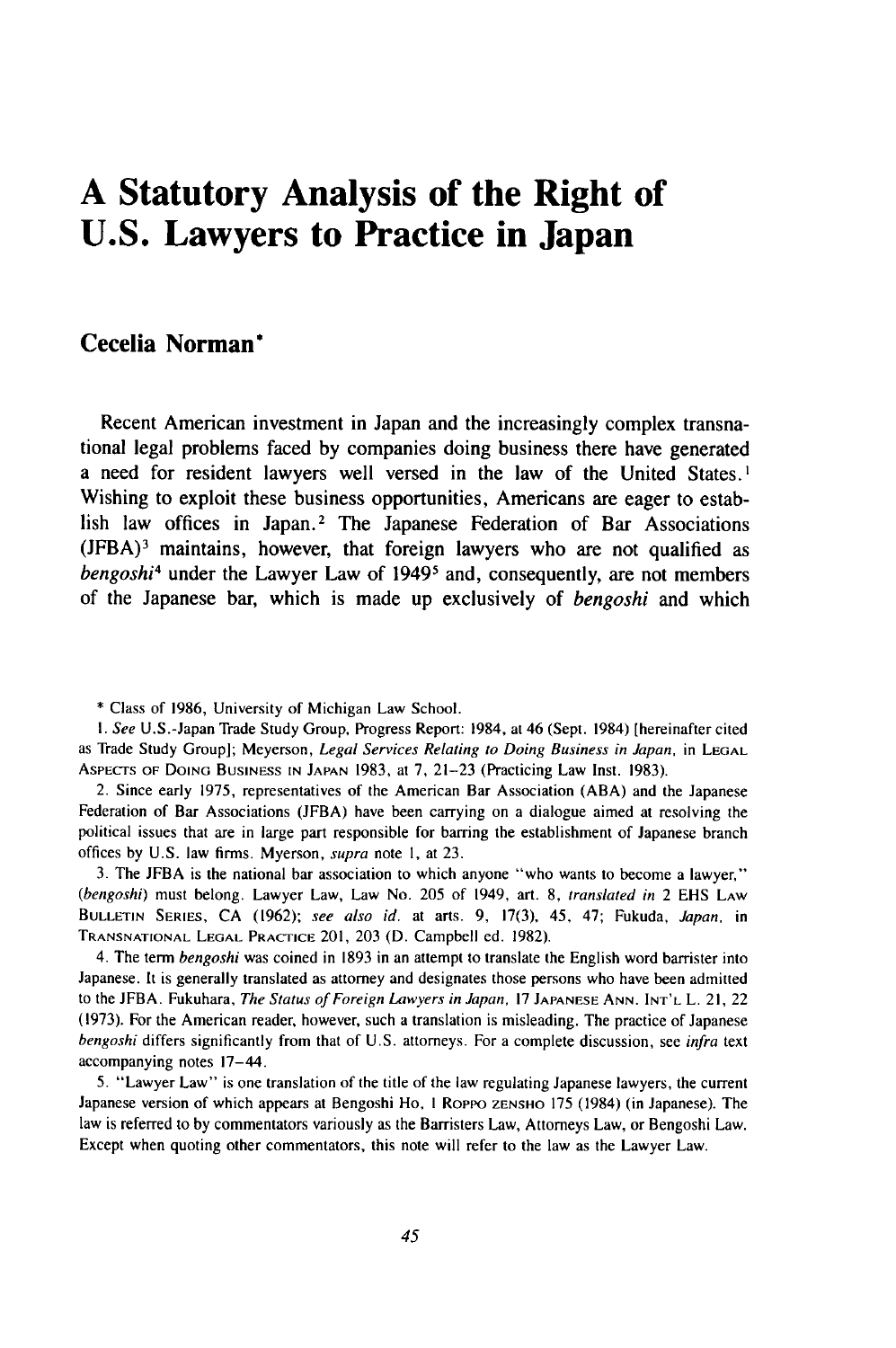practicing attorneys must join, 6 may not lawfully provide services or establish offices in Japan. <sup>7</sup>

Although the Japanese Government does not appear to espouse this position,<sup>8</sup> it has, since **1977,** effectively curtailed the practice of law **by** foreign lawyers. The Ministry of Justice, seemingly in reaction to vigorous objections **by** the

6. Under the Lawyer Law of 1949, there are five avenues by which a person can qualify as a lawyer and be admitted to the Japanese bar. First, under article 4, prospective lawyers may complete the courses of a judicial apprentice. Lawyer Law, supra note 3, at art. 4. The two year course is offered by the Legal Training and Research Institute. Apprentices are selected by the Supreme Court from among those who have passed an entrance exam administered by the government. Fukuda, supra note 3, at 209. Graduation requires passage of a final examination administered by the Institute. See Fukahara, supra note 4, at 29.

Article 5 enumerates four additional paths that a potential lawyer can follow. It states:

The following persons may be qualified for a lawyer, notwithstanding the provisions of the preceding Article:

- **(1)** A person who has been a judge of the Supreme Court;
- (2) A person who has, after obtaining the qualifications for a judicial apprentice, been a Summary Court judge, a public procurator, a court research official, court secretary, a secretary of the Ministry of Justice, an instructor of the Judicial Research and Training Institute, the Research and Training Institute for Court Clerks or the Research and Training Institute of the Ministry of Justice, a secretary (Sanji) of the Legislative Bureau of the House of Representatives or the House of Councillors, or a counsellor (Sanji-kan) of the Legislative Branch of Cabinent for not less than five years;
- (3) A person who has been a professor or assistant professor of jurisprudence in a faculty, post-graduate course or masters' course of the universities as provided for by separate law for not less than five years;
- (4) A person who has assumed two or more of the posts as mentioned in the preceding two items for not less than five years in total: Provided that as to the posts mentioned in item (2), only the years of service after he obtained the qualifications for a judicial apprentice shall be counted.

Lawyer Law, supra note 3, at art. 5.

The extremely low pass rate among Japanese applicants taking the qualifying examination almost guarantees the failure of a U.S. attorney. In 1983, only 448 of the 25,138 applicants, or 1.78 percent, passed the examination. Trade Study Group, supra note **1,** at 46-47. This percentage is typical of the passing rate in previous years. See Brown, A Lawyer *By* Any Other Name: Legal Advisors in Japan, in **LEGAL** ASPECTS OF DOING BUSINESS **IN JAPAN** 1983, at 201, 239 (Practicing Law Inst. 1983) (chart 4-3 gives statistics for the passing rate for the years 1949 through 1976). Language is probably the greatest bar to passage of the exam by non-Japanese attorneys: "The western foreigner, no matter how well he knows the writing system, is rarely required to write Japanese at length under time pressure and therefore he never attains the requisite skill in writing the characters cursively that is necessary to pass the examination." Fukuhara, supra note 4, at 29 n.23.

Five-year professorships have also been unavailable to U.S. lawyers. Until recently, there has been a policy among state universities against hiring foreign nationals as full or associate professors. Similarly, private universities have hired few, if any, foreigners. Fukuda, supra note **3,** at 210. As of 1983, no foreign national has ever achieved the status of bengoshi by completing a five-year professorship. Meyerson, supra note I, at 16.

*7.* See infra note 22 and accompanying text.

8. In 1977, a representative of the New York firm of Milbank, Tweed, Hadly, & McCloy applied for a visa to open a branch office in Tokyo. Abrahams, Japan's Bar *to U.S. Lawyers,* Nat'l **L.J.,** July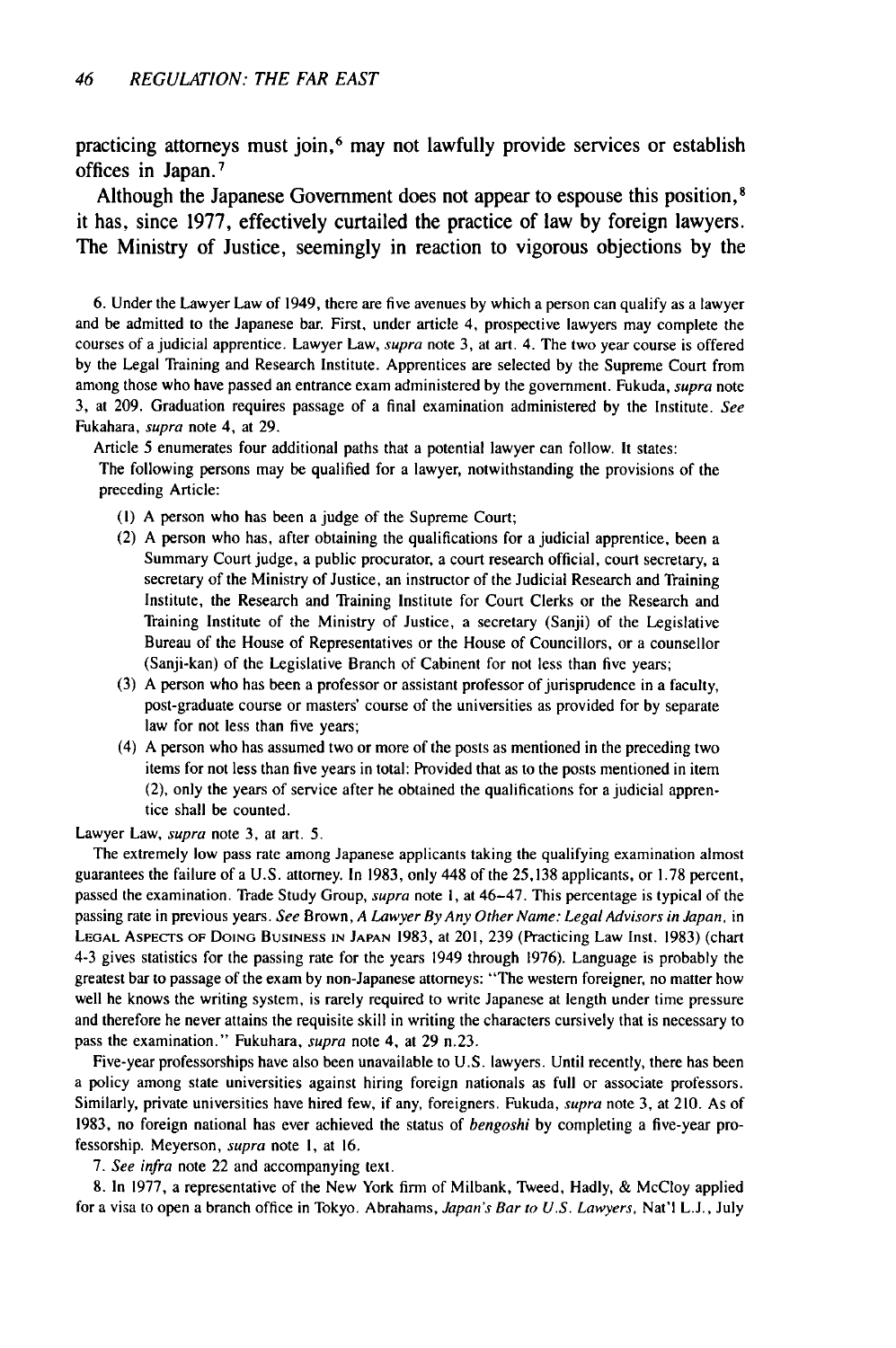Japanese bar to the 1977 award of a visa to a U.S. law firm, has frozen all longterm visa applications made by foreign attorneys. 9 Furthermore, the JFBA exerted pressure on potential clients of non-bengoshi foreign attorneys not to use the services of these unlicensed foreigners.<sup>10</sup> As a result, U.S. attorneys are generally limited to giving legal advice from the United States by means of telephone, telex, or mail, and to making trips to Japan as the needs of their non-Japanese clients require.<sup>11</sup>

This note argues that the JFBA's position is legally untenable. There is no legal bar to the establishment of firms by U.S. attorneys unlicensed to practice in Japan, provided they restrict their activities to advising non-Japanese companies on foreign and international law. Two central issues shape this debate: (1) the extent of the *bengoshi* monopoly conferred by the Lawyer Law; and (2) the scope of Japan's obligation to the United States under the Treaty of Friendship, Commerce, and Navigation (FCN Treaty) concluded in 1953.<sup>12</sup>

*Bengoshi* contend that the Lawyer Law of 1949 gives them a nearly complete monopoly over the provision of legal services in Japan.<sup>13</sup> They acknowledge only six legislatively-defined areas of practice for non-bengoshi legal professionals. Judicial scriveners, administrative scriveners, patent attorneys, tax attorneys, certified public accountants, and public notaries may perform certain legal functions,<sup>14</sup> however, with the exception of the work reserved for certified public accountants, *bengoshi* are qualified to perform all of these activities. **' <sup>5</sup>**Because of the almost all-encompassing scope of practice allowed *bengoshi,* they are considered the most important legal practitioners in Japan. **' 6**

Part I of this note argues that while the Lawyer Law grants *bengoshi* a broad right to practice almost all of the activities associated with the various legal professions, the area which it proscribes to non-bengoshi is relatively narrow. It

4, 1983, at **1.** The Ministry of Justice approved the request. *Id.* at 33. Milbank, Tweed wanted to open the office in order to better serve one of its chief clients, the Chase Manhatten Bank. *Id.* at **1.** Apparently the Ministry of Justice did not conclude that such a practice would violate article 72 or any other domestic statute. The Ministry of Justice's renewal of Milbank, Tweed's visa in 1979, *id.* at 36, indicated continued governmental recognition of the legality of foreign law offices. Currently five foreign law firms, in addition to Milbank, Tweed, operate offices in Japan under the name of a partner or the name of their home office. *See* Brown, supra note 6, at 461-63. This also supports the notion that the government has not concluded that practice by foreigners is illegal.

*9.* See Abrahams, supra note 8, at 33.

10. The JFBA sent a questionaire to numerous international businesses located in Japan asking if they had any contacts with foreign law firms operating in Japan. *See id.* at 34.

**I1.** *See* Kosugi, *Regulation of Practice by Foreign Lawyers,* 27 AM. **J.** COMP. L. 678, 697 (1979); Fukuda, *supra* note 3, at 216.

12. Treaty of Friendship, Commerce and Navigation, Apr. 2, 1953, United States-Japan, T.I.A.S. No. 2863, 4 U.S.T. 2063 [hereinafter cited as FCN Treaty].

13. *See* Fukada, supra note 3, at 213.

14. See id. at 206-09.

15. See id. at 206.

16. See id. at 204.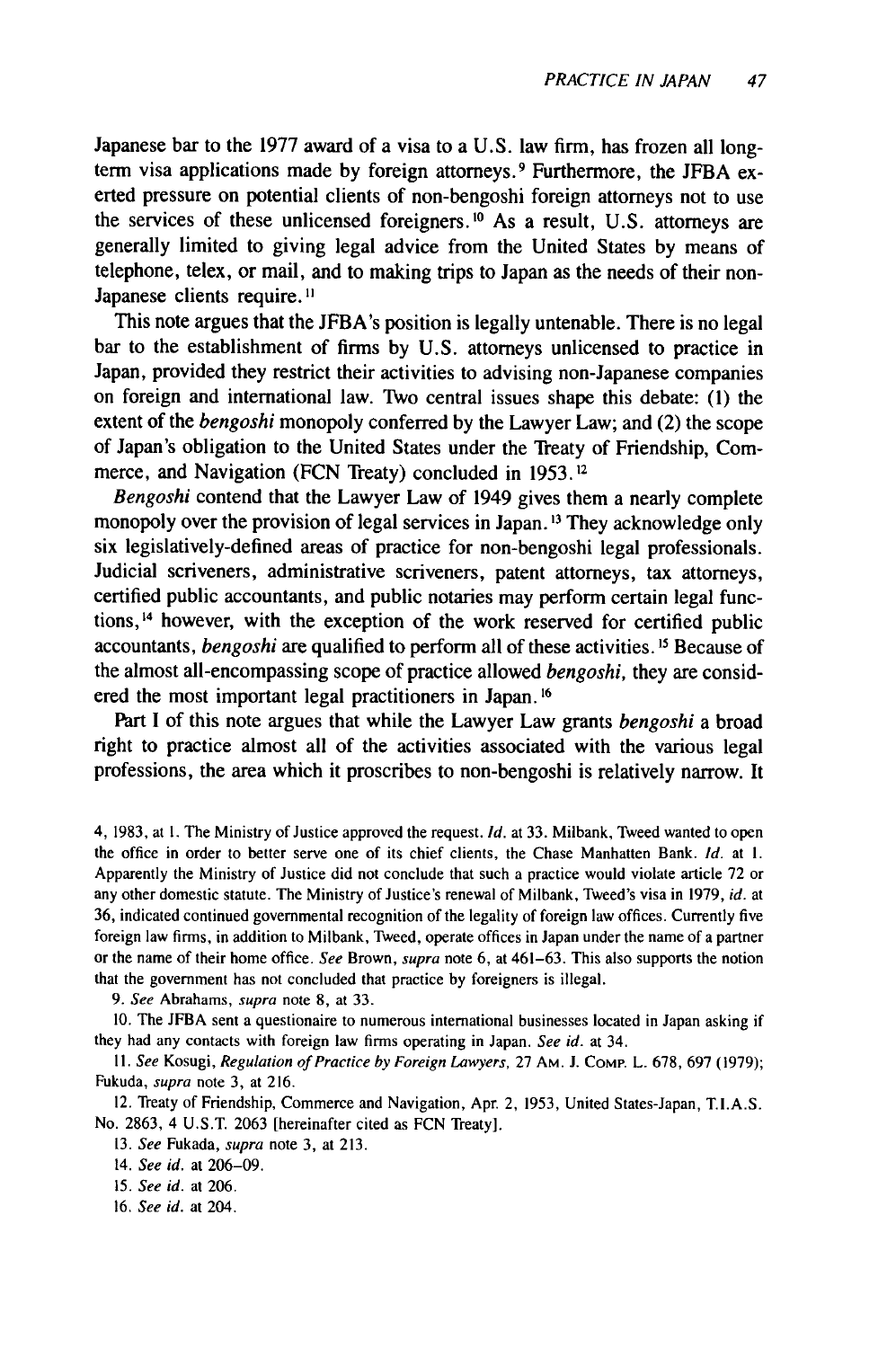argues that the activities which most foreign lawyers, including U.S. lawyers, wish to pursue in Japan fall outside that proscribed area. Foreign attorneys giving legal advice on international commercial and financial transactions infringe neither the exclusive monopoly conferred on *bengoshi* by the Lawyer Law, nor the areas in which *bengoshi,* by tradition, dominate. Part II examines the rights of U.S. attorneys specifically. It argues that the Treaty of friendship, commerce and navigation, which Japan concluded with the United States in 1953, gives U.S. lawyers the right to establish offices for the purpose of providing legal services not prohibited by Japanese law.

### I. THE LIMITS OF **THE BENGOSHI** MONOPOLY: ROOM FOR **THE FOREIGN** ATTORNEY

#### *A. Domestic Legislation*

The Lawyer Law authorizes *bengoshi* to provide a nearly complete range of legal services. Thus, it might be characterized as regulating the practice of law in Japan. Examination of two of its provisions, articles 3 **"** and 72, **18** is necessary to determine whether the law prohibits foreign attorneys from establishing a practice in Japan. Article 3 grants bengoshi the right to practice law. Article 72 prohibits non-bengoshi from providing certain legal services.

The JFBA argues that articles 3 and 72 are coextensive: everything permitted to *bengoshi* under article 3 is prohibited to non-bengoshi under article 72. **19** Article 3, describing the duties and obligations of *bengoshi,* provides:

A lawyer *[bengoshi]* shall, upon the request of a party and other persons concerned, or a government or public office, perform the business relating to law suits, noncontentious matters, and appeal to dispositions made by administrative offices in such forms as request for investigation, raise of objection, request for review,- and other general legal business.<sup>20</sup>

Article 72, describing the activities prohibited to non-bengoshi and thus defining the areas of practice reserved for *bengoshi,* states:

No person other than a lawyer *[bengoshi]* shall, with the aim of obtaining compensation, perform legal business such as presentation of legal opinion, representation, mediation or conciliation and the like in connection with law suits or non-contentious matters, and such appeal filed with the administrative agencies as request for investigation, raise of objection, request for review against dispositions made thereby, and other general legal cases, or act as agent therefor [sic]: Provided that this shall not apply in such cases as otherwise provided for in this Law.<sup>21</sup>

- 17. Lawyer Law, supra note 3, at art. 3.
- 18. Id. at art. 72.
- 19. Fukuda, supra note **3,** at 213.
- 20. Lawyer Law, supra note **3,** at art. **3.**
- 21. Id. at art. 72.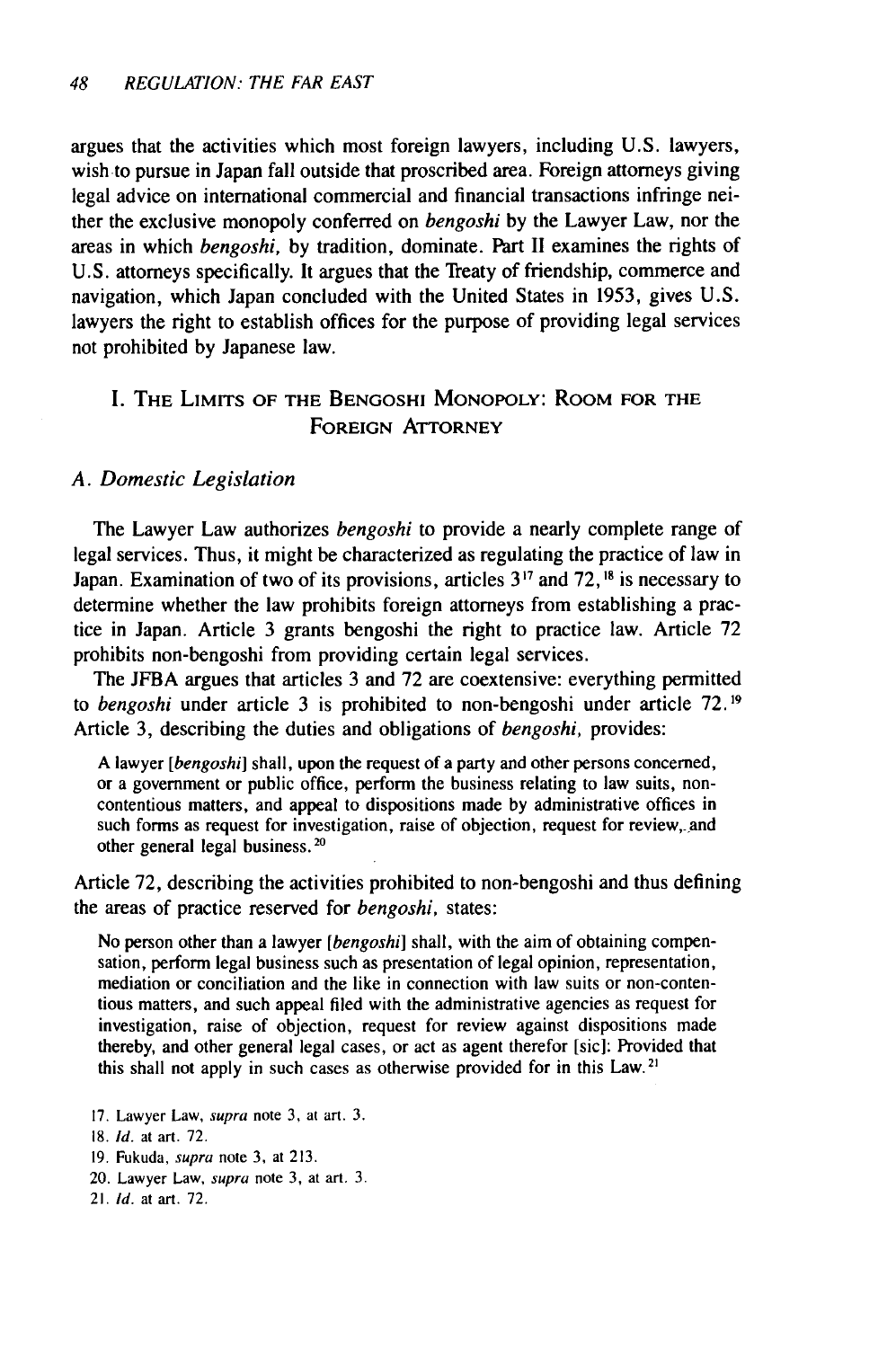The JFBA argues that since article 3 authorizes the conduct of "other general legal business," legal consultation on international transactions, which arguably falls within the meaning of the phrase, is prohibited to non-bengoshi under article 72.22 This argument is untenable.

A careful reading of the language of these articles together with an interpretation put forth by the primary drafter of the Lawyer Law suggests that the area of practice prohibited to non-bengoshi under article 72 is much narrower than the area permitted *bengoshi* by article 3. The contrast between the language of the two provisions discredits the JFBA's assertion that articles 3 and 72 are coextensive. In article 3, the drafters summarized the activities permitted *bengoshi* as "general legal business." In contrast, they characterized the legal activities prohibited to non-bengoshi as "general legal cases." Use of the phrase "legal business" to describe the activities permitted to *bengoshi,* when compared to the narrower phrase "general cases" used to describe the activities prohibited to nonbengoshi, suggests that the drafters intended to proscribe a narrower range of activities than they authorized.

The proscriptive language of article 72 and the lack of proscriptive language in article 3 also weakens the JFBA's argument that articles 3 and 72 are coextensive. Article 3 is a statement of the business that "a *bengoshi* shall . . . perform." The language imposes duties and obligations on one who is a *bengoshi,* but does not give *bengoshi* an exclusive right to practice in any area of the law. Article 72 does. It states that "[n]o person other than a *[bengoshi]* shall **. . .** perform" certain activities. Given the inclusion of this explicitly proscriptive provision in the Lawyer Law, there is no logical reason to rely on the nonproscriptive text of article 3 to demarcate the area of legal practice prohibited to non-bengoshi. Were article 3 to perform the dual role of stating what a *bengoshi* must do, and by inference, what a non-bengoshi may not do, article 72 would be superfluous.

One Japanese legal scholar's interpretation of the language of article 3 casts additional doubt on the JFBA's assertion that by authorizing *bengoshi* to perform "other general legal business," article 3 necessarily prohibits foreign nonbengoshi from giving legal advice on international transactions. He argues that the right to perform "other general legal business" probably authorizes the conduct of other Japanese legal business, not that involving foreign law.<sup>23</sup> While admitting that this interpretation is not supported by statute or judicial holding,

22. In March 1972, the JFBA issued Standards Concerning the Prevention of Non-Attorney Activities by Foreigners. In these standards, the JFBA set forth guidelines describing what it considers to be unlawful conduct on the part of unlicensed foreign attorneys. Among the prohibited activities are the independent expression of a legal opinion and the giving of legal advice to a client. These standards are not legally binding, however; they merely express the opinion of the JFBA. See Fukuhara, supra note 4, at 35-36.

23. See Fukuda, supra note 3, at 214.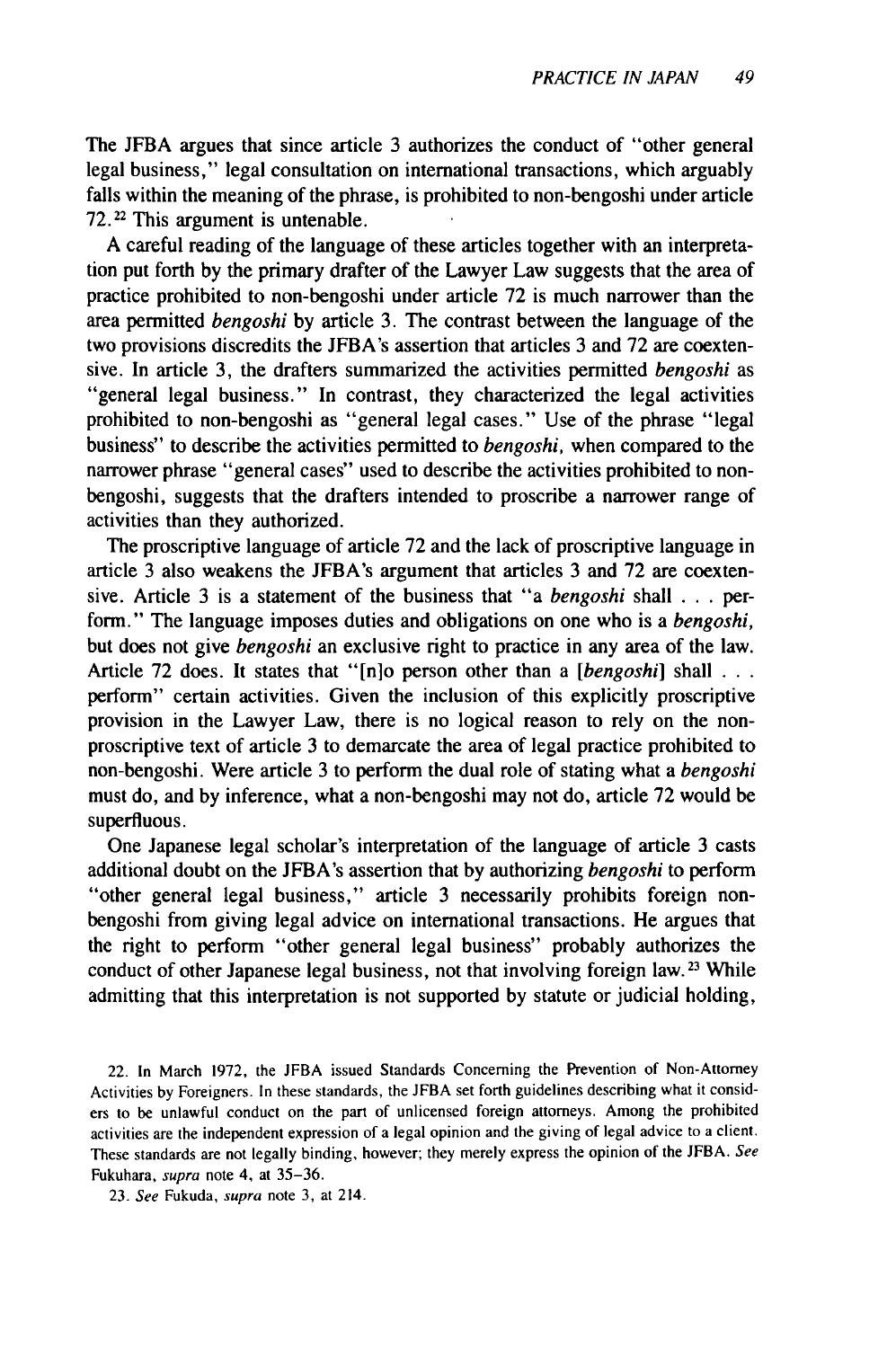he argues that it is reasonable given that *bengoshi* are neither trained nor examined in foreign law. 24 According to this argument, even if the prohibitions of article 72 are coextensive with the authorizations of article 3, thereby prohibiting foreign lawyers from giving legal advice on commercial and financial matters, the prohibitions extend only to Japanese law. Thus, foreign lawyers in Japan may advise on the effect of non-Japanese law on the operation of business.<sup>25</sup>

The interpretation that articles 3 and 72 are not coextensive raises the question of which activities are actually proscribed to non-bengoshi by article 72. Two high courts have held that the language of article 72 prohibits non-bengoshi from conducting legal activities associated with a case or facts from which "actual disputes will definitely develop."<sup>26</sup> These decisions seem to hold that the *bengoshi* monopoly is limited to activities associated with representing clients in court or before administrative tribunals. However, someone with only the language of the statute before her might argue that the phrase in article 72 proscribing the "presentation of legal opinion ... in connection with . **.** . noncontentious matters" extends the article's proscription to the giving of legal advice on commercial and financial transactions. In other words, it might be argued that "non-contentious matters" are matters not marked by argument and thus include questions of business planning. This interpretation is incorrect.

Tadao Fukuhara, the primary drafter of the Lawyer Law,  $27$  translates the phrase "non-contentious matters" as "non-litigious cases."  $28$  Given that the Japanese legal system was modeled after the Federal Republic of Germany's, <sup>29</sup> the definition accorded non-litigious case in civil law countries is applicable to Japan. In Germany, a non-litigious case is a proceeding before a court or other tribunal in which there are no adversarial parties.<sup>30</sup> Fukuhara's translation suggests, therefore, that the phrase "non-contentious matters" refers to proceedings before courts and tribunals, and does not include the giving of legal advice on commercial and financial transactions. Under this interpretation, article 72 does not prohibit the provision of business advice by non-bengoshi foreign practitioners.

The foregoing analysis of the language of articles 3 and 72 suggests that the Lawyer Law only prohibits non-bengoshi from conducting legal activities in court or before administrative bodies. Acting as legal counsel for foreign companies doing business in Japan, if such consultation does not concern an adver-

24. *ld.;* see also Fukuhara, supra note 4, at 33 n.38.

25. See Fukuhara, supra note 4, at 32.

26. Fukuda, supra note 3, at 213 n.39 (citing Decision of Tokyo High Court, Sept. 29, 1974, and Decision of Sapporo High Court, Nov. 30, 1971); see also Fukuhara, supra note 4, at 32.

27. Fukuhara, *supra* note 4, at 21 n.\*.

28. **Id.** at 32 n.34.

29. Fukuda, supra note 3, at 201. For a discussion of the civil law tradition in Japan, see Takayanagi, A Century of *Innovation:* The Development of Japanese Law, 1868-1961, in LAW IN **JAPAN** 5, 23-33 (A. von Mehren ed. 1963).

30. See **E.** BORCHARD, **GUIDE TO THE** LAW **OF** GERMANY 151-52 (1913).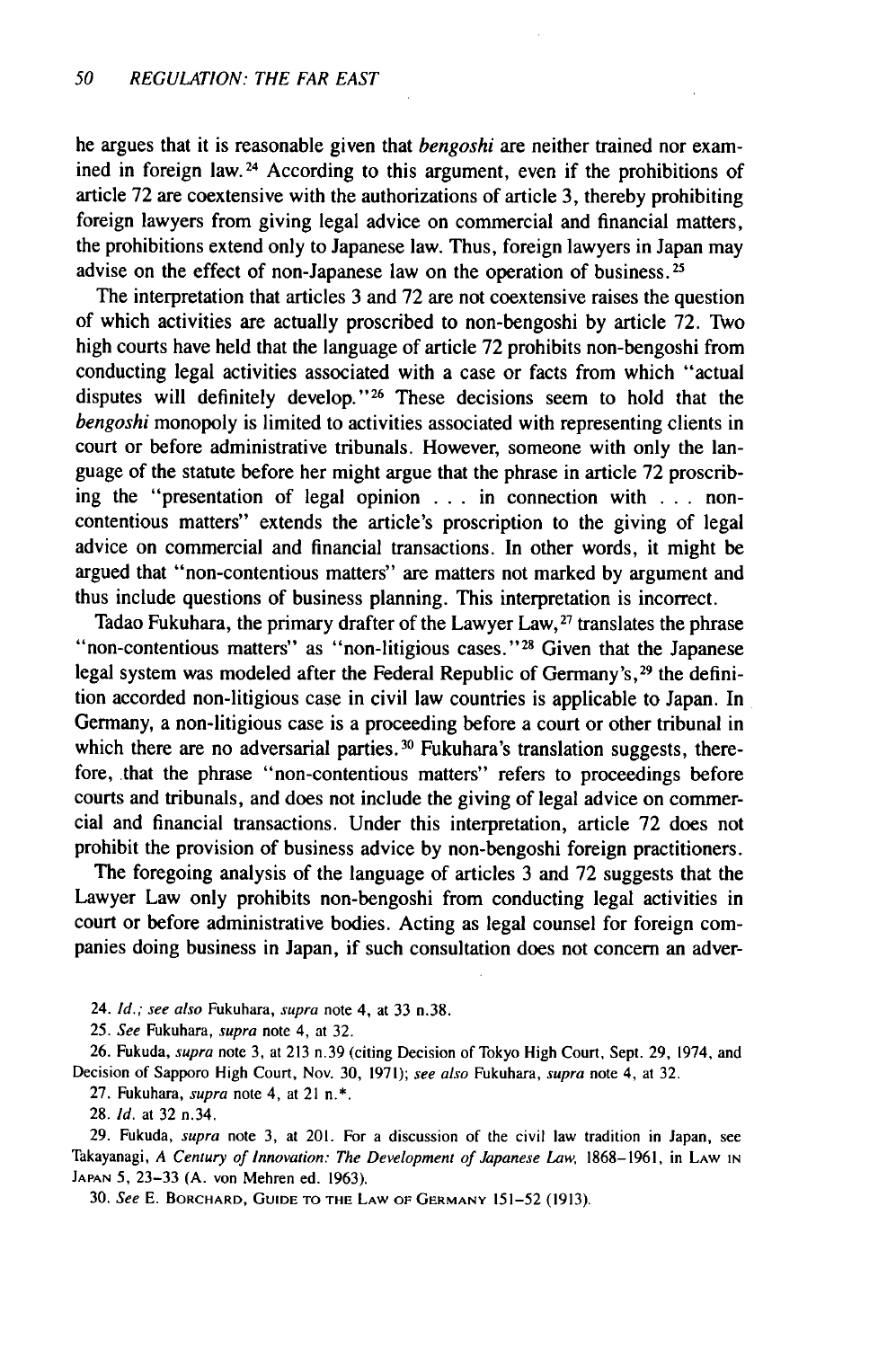sarial case or facts likely to give rise to one, does not fall within the proscriptions of article 72 and thus is not prohibited to non-bengoshi.

The only provision of the Lawyer Law that foreign lawyers establishing a practice in Japan might violate is article 74, paragraph two. It states: "No person who is not a lawyer shall, with an aim to obtain profits, put up a sign, or make an entry indicating that he handles the business of giving legal consultation and other legal affairs." 31 This provision seems to place a significant barrier before foreign attorneys seeking to establish offices in Japan. However, although the provision refers to "legal consultation" and "other legal affairs," its proscriptions should not be interpreted as being any more extensive than those of article 72. Even though the language of article 74 is not limited to litigious and nonlitigious cases (as is that of article  $72$ ),<sup>32</sup> its proscriptive effect should nevertheless reflect that of article 72. To interpret article 74 more broadly would lead to an absurd result: non-bengoshi attorneys, while permitted to give legal advice on commercial and financial transactions not involving representation before courts or tribunals, would not be permitted to establish offices for that purpose. Under the narrow interpretation, article 74 only prohibits the posting of a sign indicating that one handles legal consultation in regard to litigious and nonlitigious matters.

Article 7933 of the Lawyer Law also supports a narrow construction of article 74. Article 79 is part of the section of the Attorney's law entitled "Penal Provisions." **34** It is a common rule of construction that in cases of doubt criminal laws should be narrowly construed. 35 Because of the criminal penalty imposed for violations of article 74, that rule of construction should apply.

The presence of foreign law offices in Japan provides further evidence that article 74 does not, in practice, prohibit the establishment of foreign law offices, but merely regulates offices once they are established. In 1983, six out of thirteen branch offices in Japan operated under the same name as their home office or under the name of a resident partner.<sup>36</sup> The existence of these branch offices is evidence that article 74 does not effectively prohibit their establishment. Moreover, the operation of these branch offices under the name of a foreign-based firm or of an individual not licensed to practice in Japan suggests that the putting of such names on the door of an office does not violate article 74.

- 31. Lawyer Law, *supra* note 3, at art. 74, para. 2.
- 32. *See supra* text accompanying notes 20-21.
- 33. Lawyer Law, *supra* note **3,** at art. 79.
- 34. Id. at arts. 75-92.

35. The Japanese Penal Code of 1880 provided that no action could be punished except when expressly prohibited by law. *See* Penal Code of 1880, art. 2 (in French), *reprinted in* **JAPANESE LEGAL** SYSTEM: INTRODUCTORY **CASES AND** MATERIALS 163 (H. Tanaka ed. 1976); *see* also G. KoSHI, THE **JAPANESE LEGAL** ADVISOR 61 (1970) ("Under Japanese law, only those acts described by law for which punishment is prescribed may be deemed criminal." *Id.).*

36. Brown, *supra* note 6, at 461-64.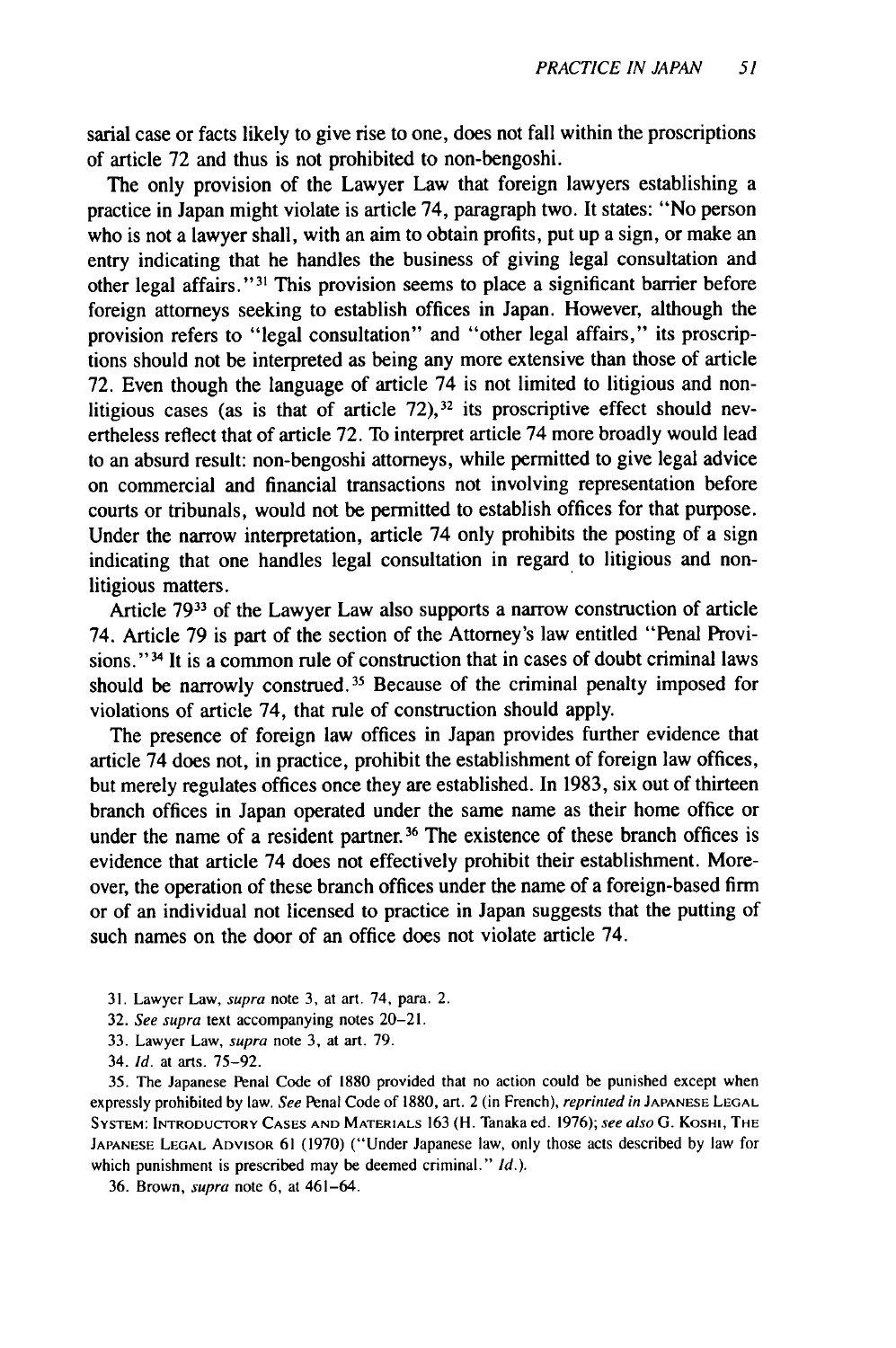Some foreign firms, bowing to political pressure exerted by the JFBA, have not opened Japanese offices under their own name, but, instead, have adopted the name of a Japanese law firm.<sup>37</sup> Foreign offices using this technique are staffed predominantly by non-bengoshi foreign attorneys and have as their client base companies and organizations represented by their home offices that are doing business in Japan.<sup>38</sup> The predominantly foreign nationality of the staff attorneys of these offices and the retention of a client base similar to that of their home office suggest that article 74 does not effectively bar the establishment of branch offices of foreign law firms in Japan.

#### *B. Domestic Custom*

The traditional practice of Japanese *bengoshi* also supports the argument that they have an incomplete monopoly on the right to provide legal services in Japan. Traditionally, *bengoshi* have restricted their legal practice to actions before courts of law and other tribunals. 39 Legal consultation on the commercial and financial operation of businesses has not typically constituted part of their practice.40

Graduates from the legal departments of Japanese universities who have not undergone the post-graduate training and examination required of *bengoshi* provide financial and commercial advice to large companies. 4' They draft and review contracts, assist in contract negotiations, explain the legal consequences of particular operations contemplated by the officers of companies, comply with filing requirements for new investments and securities transactions, conduct tax planning, and register and protect patents and trademarks. 42 In effect, the work of these legal professionals resembles that of U.S. corporate attorneys. <sup>43</sup>

Neither the Japanese Government nor the JFBA has ever challenged the activities of these Japanese legal advisers. 44 This inaction on the part of the Jap-

37. See id. at 463; Abrahams, supra note **8,** at 34.

38. Telephone conversation with Professor Michael Young, Director, Japanese Legal Studies Center, Columbia University School of Law (Mar. I, 1985) (notes on file, Michigan Yearbook of International Legal Studies); see Brown, supra note 6, at 463.

39. See Hattori, The Legal Profession in Japan: Its Hisorical Development and Present State, in LAW IN JAPAN **I11,** 138 (A. von Mehren ed. 1963); see *also* Kosugi, supra note **11,** at 695; Fukuda, supra note 3, at 204.

40. See Brown, supra note 6, at 274-75; D. HENDERSON, FOREIGN ENTERPRISE IN JAPAN at 178-79 (1973) [hereinafter cited as D. **HENDERSON, FOREIGN** ENTERPRISE]; Henderson, The Roles of Lawyers in U.S.-Japanese Business Transactions, 38 WASH. L. REv. 1, **5** (1963) [hereinafter cited as Henderson, The Roles of Lawyers]. As of 1973, there were only ten Japanese bengoshi employed by companies in Japan. Of these, three were employed by the same foreign firm. Brown, supra note 6, at 340.

41. D. **HENDERSON, FOREIGN** ENTERPRISE, supra note 40, at 178; Henderson, The Roles of Lawyers, supra note 40, at 4-5, **18.**

42. Brown, supra note 6, at 332-39.

43. *See* Fukuda, supra note 3, at 204.

*44.* See id.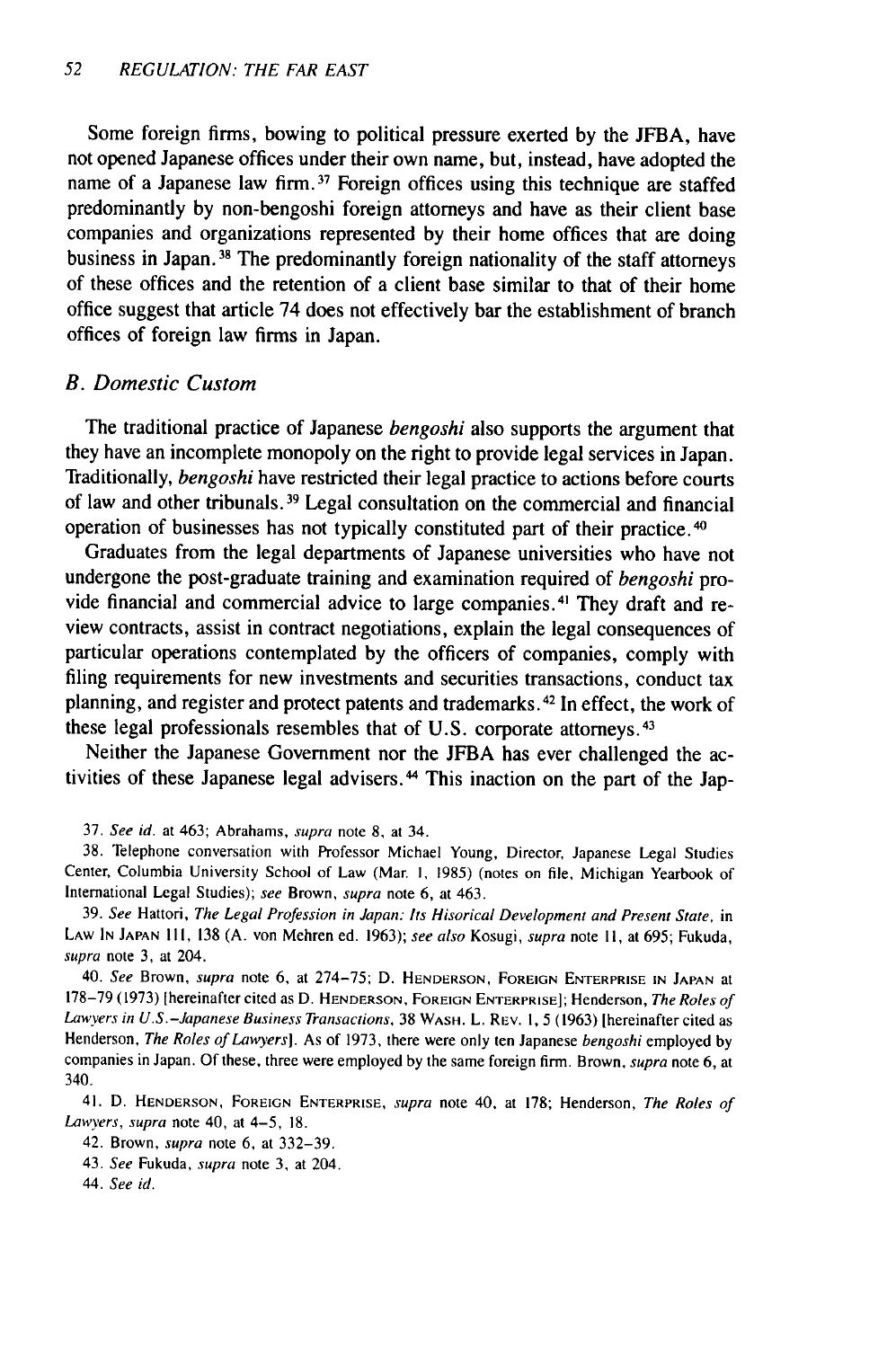anese bar suggests that it does not believe that such activities infringe on the exclusive rights of *bengoshi.* Similarly, the government's failure to challenge these activities supports the argument that the proscriptions of article 72 for nonbengoshi extend only to the conduct of legal activities associated with activities before courts or tribunals. Furthermore, since there is no law describing the treatment of foreign attorneys in Japan, the ability of non-bengoshi Japanese to give legal advice on matters of business without violating any Japanese statute or raising objections from the Japanese bar, suggests that non-bengoshi foreign attorneys should be allowed to provide the same services.

#### II. **JAPAN'S INTERNATIONAL OBLIGATIONS UNDER** THE FCN TREATY

The Lawyer Law and the traditional legal activities practiced by *bengoshi* suggest that legal consultation on commercial and financial matters is not prohibited to non-bengoshi foreign attorneys. U.S. attorneys wishing to establish offices in Japan need not, however, rely solely on tradition and the lack of prohibitive domestic legislation to justify the lawfulness of establishing a legal practice in Japan. The obligations Japan assumed in 1953 when it concluded a treaty of friendship, commerce and navigation (FCN Treaty) with the United States and its treatment of resident U.S. attorneys at that time also support the legality of current attempts at establishment by U.S. lawyers.

## *A. Article VIII of the FCN Treaty: Implicit Sanction of the Presence of U.S. Attorneys in Japan.*

Article VIII of the FCN Treaty<sup>45</sup> implicitly authorizes the establishment of legal practices by U.S. attorneys in Japan. Article VIII grants American companies doing business in Japan the right to engage, within Japan, the attorney of their choice, whether or not that attorney is a licensed *bengoshi.* Article VIII, paragraph one states:

Nationals and companies of either Party shall be permitted to engage within the territories of the other Party, accountants and other technical experts, executive personnel, attorneys, agents and other specialists of their choice. Moreover, such nationals and companies shall be permitted to engage accountants and other technical experts regardless of the extent to which they may have qualified for the practice of a profession within the territories of such other Party, for the particular purpose of making examinations, audits, and technical investigations exclusively for, and rendering reports to, such national and companies in connection with the planning and operation of their enterprises, and enterprises in which they have a financial interest within such territories.<sup>46</sup>

<sup>45.</sup> **FCN** Treaty, supra note **12,** at art. **VIII.** 46. *Id.*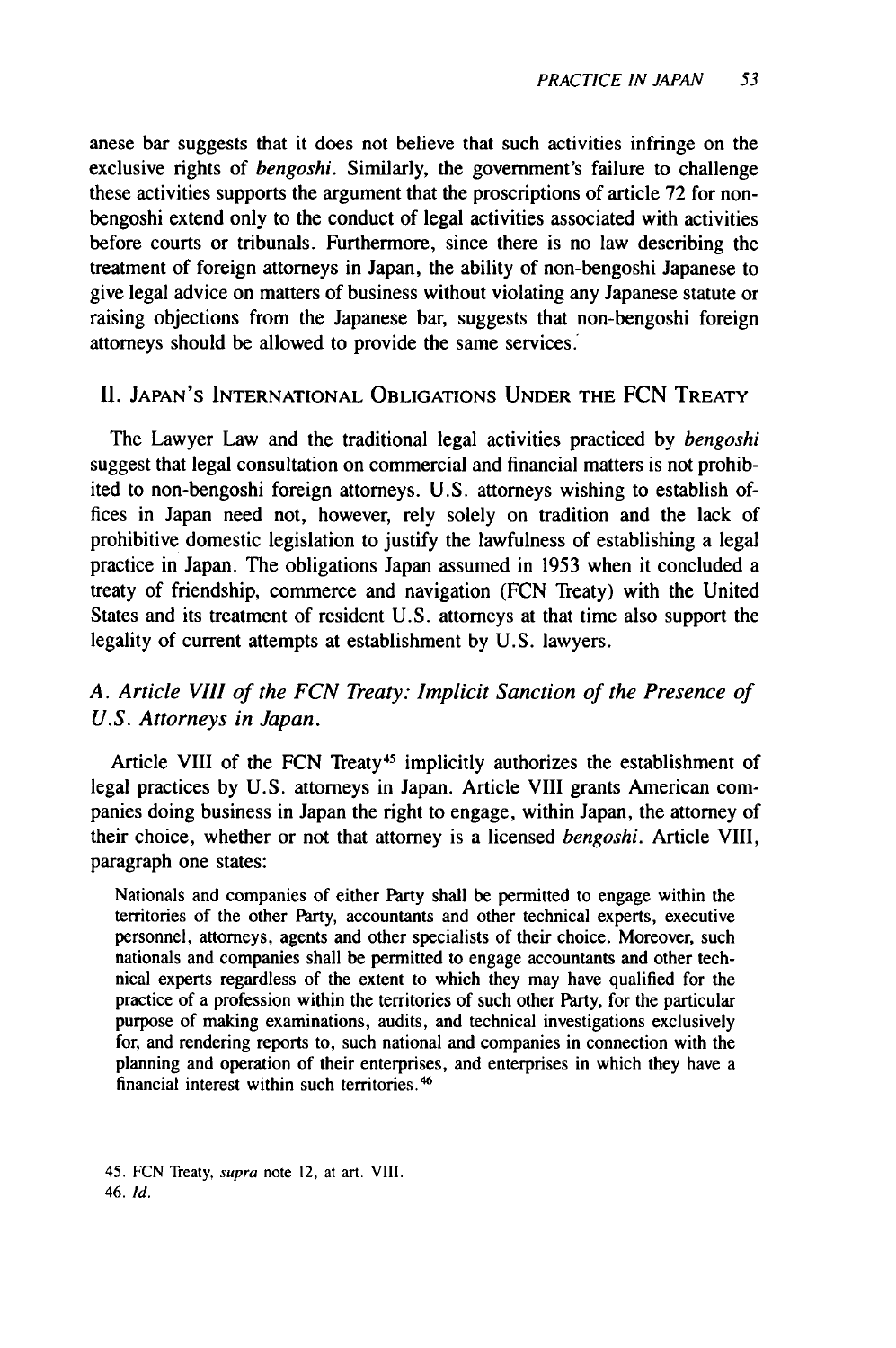The term "engage" does not refer exclusively to the hiring of salaried employees as in-house counsel; it includes the general retention of independent practitioners. 47 The phrase, "within Japan," indicates that American companies may carry out the act of retaining a lawyer in Japan. Viewed in the context of the historical circumstances, these phrases indicate governmental approval of U.S. attorneys practicing in Japan.

In 1953, when the United States and Japan concluded the FCN Treaty, over 70 foreign lawyers, most of them Americans, were practicing in Japan under article 7, a now repealed provision of the Lawyer Law governing practice by foreign attorneys. 48 Thus granting U.S. companies doing business in Japan the right to engage non-bengoshi U.S. attorneys settled in Japan, the Japanese officials who concluded the treaty and the Japanese legislators who ratified it<sup>49</sup> implicitly sanctioned the practice of law by unlicensed, non-bengoshi, American lawyers.

The failure of the government to disavow the provisions of article VIII weighs in favor of the view that unlicensed U.S. attorneys may lawfully establish legal practices in Japan. Some might argue that the 1955 repeal of the foreign attorney provision of the Lawyer Law could be construed as a demonstration of the government's unwillingness to allow foreign attorneys who have not obtained a *bengoshi* license to establish an independent practice in Japan. This analysis is weakened, however, by a close examination of the legislative history of the repeal and the political atmosphere of the period in which it was carried out.

Article 7 allowed foreign lawyers to obtain special permission from the Japanese Supreme Court to conduct legal activities in Japan without undergoing the training and examination required of *bengoshi.* Article 7 provided:

**(1)** Persons either licensed to practice law in a foreign country or having a proper knowledge of the laws of Japan, upon receiving permission from the Supreme Court, may engage in the activities provided in Article 3....

(2) Persons licensed to practice law in a foreign country, upon receiving permission from the Supreme Court, may engage in activities provided in Article 3, in respect of foreign persons or foreign laws **....**

47. Fukuhara, supra note 4, at 35.

48. See Fukuda, supra note 3, at 211-12; Henderson, The Roles of Lawyers, supra note 40, at 11-13. Both of these sources also describe the operation of article 7. Article 7 was repealed by Law No. 155 of 1955. Lawyer Law, supra note 3, at art. 7.

49. Under the Japanese Constitution, the Cabinet has the power to conclude treaties and the Diet has discretion to approve or reject them. Takano, Conclusion and Validity of Treaties in Japan: Constitutional Requirements, 8 **JAPANESE** ANN. INT'L L. 9, 9, 15 (1964).

50. Lawyer Law art. 7, translated in Kosugi, supra note **11,** at 691-92. Paragraph one of article 7 enabled foreign lawyers who had an adequate knowledge of Japanese law to obtain permission to conduct all of the affairs of a licensed bengoshi, including the right to practice before Japanese courts with respect to Japanese law. Paragraph two enabled foreign lawyers who wished only to represent foreign clients and practice with respect to foreign laws to obtain permission to conduct activities of this more limited nature. Fukuda, supra note 3, at 211-12.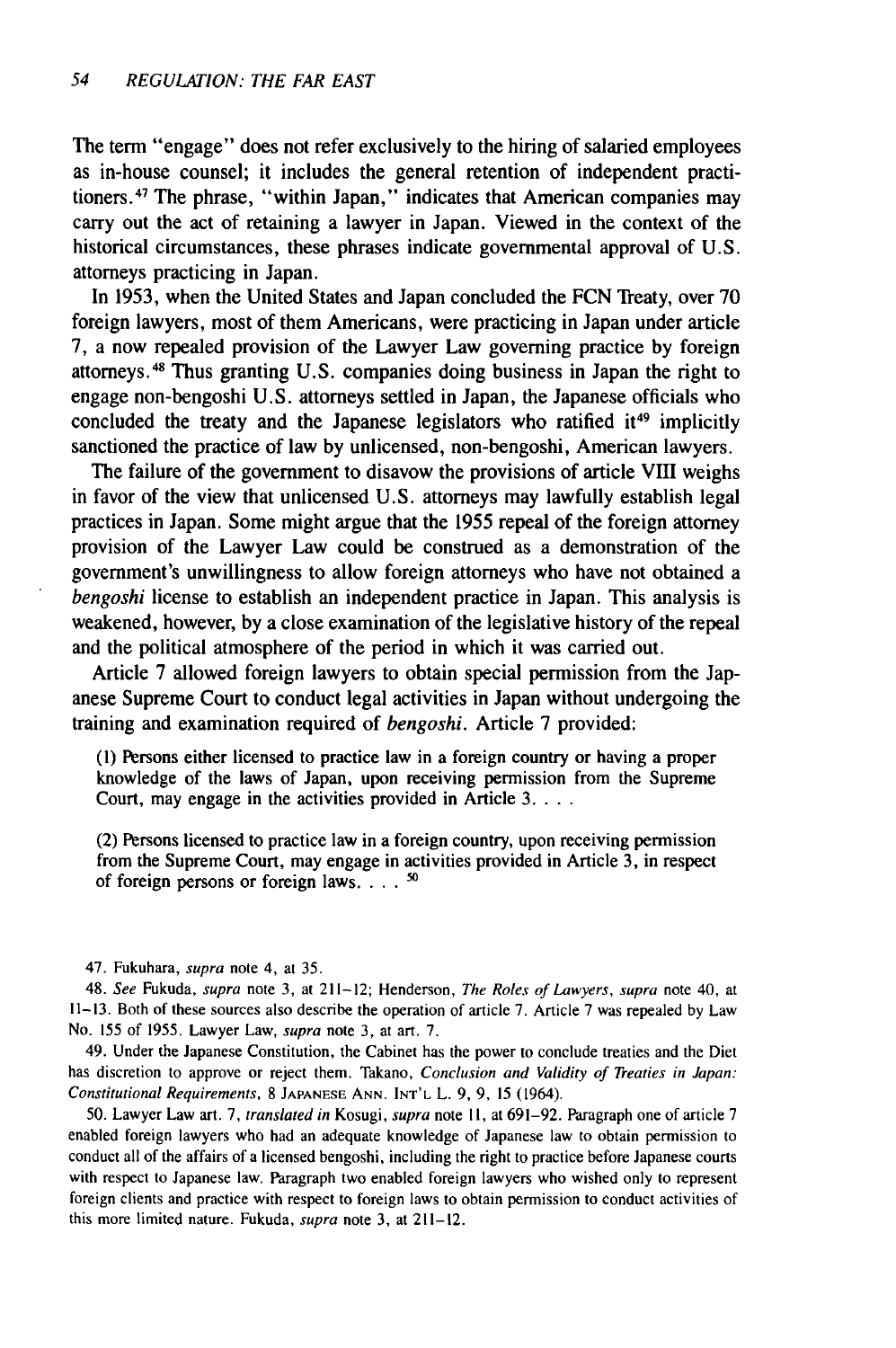Most U.S. attorneys who had settled in Japan and were practicing law at the time that the FCN Treaty was signed, acquired the right to do so under this provision. 5'

The Japanese legislature advanced two reasons for the repeal of article 7. It cited the absence of a similar statute in the laws of any other country,<sup>52</sup> and it asserted that the special provision was unnecessary as foreign nationals could establish legal practices in Japan by meeting the same qualifications required of Japanese applicants to the JFBA.<sup>53</sup> The latter reason arguably weakens the implication that the government, in failing to repeal article VIII, tacitly approved of the continuing presence of non-bengoshi foreign lawyers in Japan. Given the post-World War II political climate of Japan, 54 however, the former reason should probably be given greater weight.

Japan's concern about the lack of foreign attorney provisions enacted in other countries probably reflected an aversion to placing itself in an inferior position vis-a-vis the rest of the world following its post-World War II occupation by the United States. The bill submitting the repeal to the Japanese Diet stated that the revision was "necessary [for Japan, after enforcement of the Peace Treaty,] to be properly recognized as an independent state on the one hand, while taking an international view on the other hand." 55 Thus, the repeal probably stands only as a statement against granting all non-bengoshi foreign lawyers the unilateral right to establish a legal practice, rather than a blanket disapproval of the presence of foreign attorneys in Japan.

The legislative debate surrounding the defeat of a nearly identical provision included in a 1929 revision of the 1893 Lawyer Law supports this view. 56 Japan's desire to show itself equal to Western countries was not born in World War II. Japanese policies in the late nineteenth century were directed at preventing colonization.<sup>57</sup> The regulation of lawyers was no exception. Like article 7, the pro-

51. See Fukuda, supra note 3, at 211-12; Henderson, The Roles of Lawyers, supra note 40.

52. See Fukuhara, supra note 4, at 27; Fukuda, supra note 3, at 212.

53. See Fukuda, supra note 3, at 212.

54. See generally W. **BEASLEY,** THE MODERN HISTORY OF **JAPAN** 279-304 (1963); T. MCNELLY, CONTEMPORARY **GOVERNMENT** OF **JAPAN** 114-53 (1963).

55. Fukahara, supra note 4, at 27.

57. The proposed provision stated: "An alien, who is qualified as a foreign attorney, may obtain the validation of the Minister of Justice and conduct the matters prescribed in Article I [the professional affairs of an attorney] regarding aliens or foreign law." The First Draft Attorneys Law of 1929, art. **7,** translated in Fukuhara, supra note 4, at 23. This proposal provided for approval by the Ministry of Justice, while article 7 provided for approval by the Supreme Court. But the difference is unimportant. In 1929, the legal profession was still regulated by the Ministry of Justice. Hattori, supra note 39, at 128. Consequently, it was the appropriate body to give the power to grant the special permission. In 1949, the legal profession was regulated by the Supreme Court. Therefore, that body received the task of granting special permission. *See id.* at **118,** 130.

The original Lawyer Law was enacted in 1893. Revisions, first proposed in 1929, went through several drafts until a version was finally adopted in May, 1933. This 1933 version of the Lawyer Law contained a modified version of the proposed 1929 provision dealing with foreign lawyers. *See* Fukahara, supra note 4, at 23-24.

<sup>56.</sup> *Id.* at 37.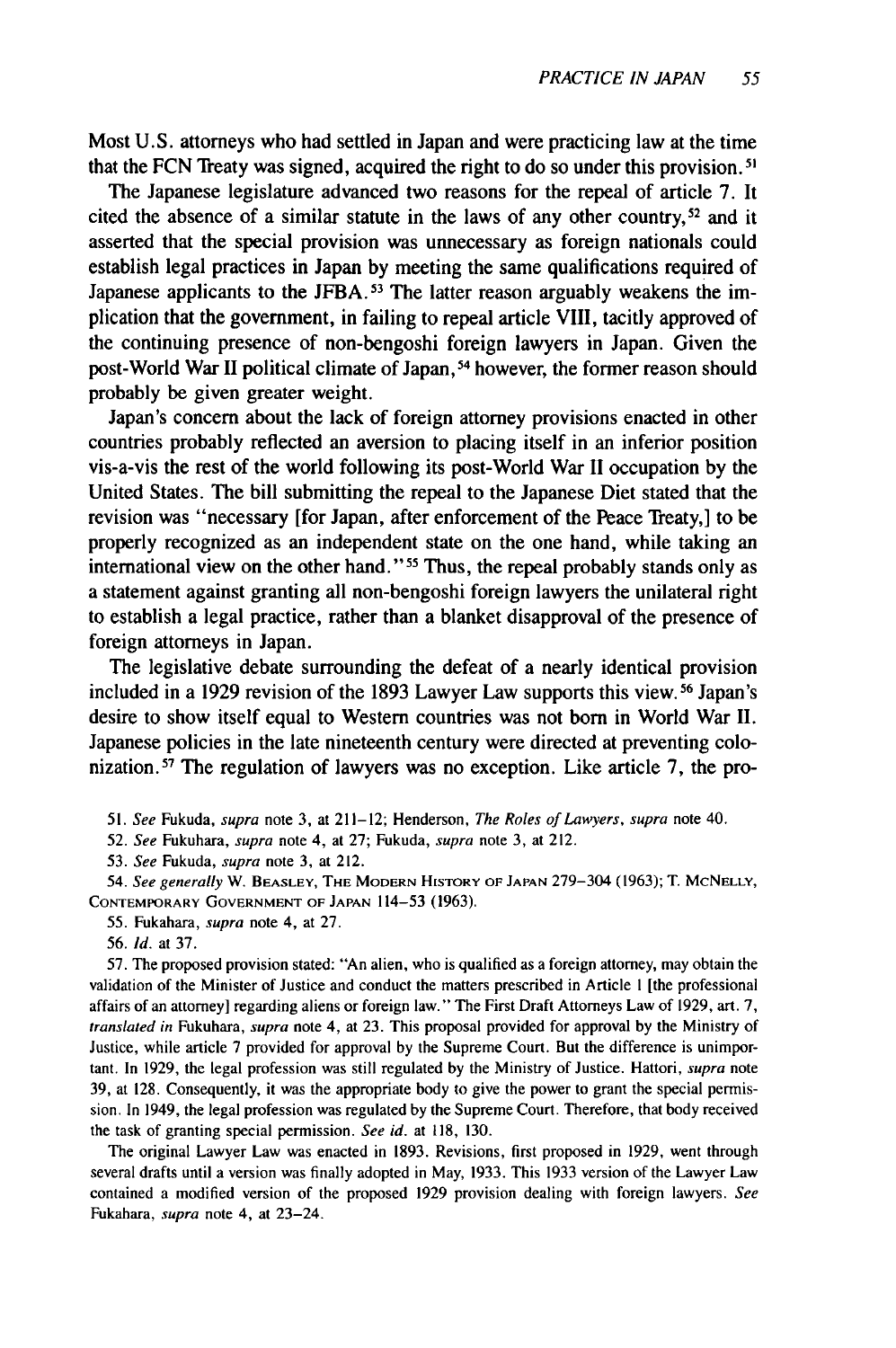posed revision of 1929 conferred on foreign lawyers the unilateral right to obtain permission to establish legal practices in Japan.58 Opponents of the proposed 1929 provision argued that since no other country had enacted a statute of similar breadth, the provision would establish a policy by which Japan subordinated itself to other nations.<sup>59</sup>

In 1933, the Japanese legislature enacted a modified version of the 1929 proposed provision. It stated that "[an] alien, who is qualified as a foreign attorney, may obtain the validation of the Ministry of Justice and perform the matters prescribed in article 1 in regard to aliens or foreign law as long as there is a guaranty of reciprocity."<sup>60</sup> The inclusion of the qualifying language requiring reciprocal treatment indicates that the legislature objected to the 1929 provision primarily because it conferred a unilateral, rather than a reciprocal, right to practice. It appears that once the one-sided treatment of the 1929 provision was eliminated the idea of allowing non-bengoshi foreign lawyers to establish a legal practice in Japan became acceptable. 61 Since article 7 was substantially identical to the 1929 provision, which the legislature rejected because it failed to provide for reciprocal treatment, it is reasonable to infer that the legislature repealed article 7 for similar reasons.<sup>62</sup>

Article VIII of the FCN Treaty avoids the pitfalls of article 7 and of the proposed 1929 provision by providing for reciprocal treatment. **63** Paragraph one of article VIII confers mutual rights on American and Japanese nationals; the language always refers to "nationals of either Party" and never to one nationality to the exclusion of the other. Because article VIII provides unambiguously for reciprocal treatment, the repeal of article 7 of the Lawyer Law should not impeach the implication that the Japanese legislature, in enacting article VIII, tacitly approved of non-bengoshi foreign attorneys practicing in Japan.

The interplay of domestic and international law in Japan also discredits the assertion that the repeal of article 7 undercuts the right of establishment implied by article VIII of the FCN Treaty. The Japanese Constitution provides: "The

- 58. For the text of article 7, see supra text accompanying note 50.
- 59. See Fukuhara, supra note 4, at 23.
- 60. Fukuhara, supra note 4, at 24 (summarizing Attorneys Law of 1933, art. 6).

61. See generally Fukuhara, supra note 4. at 24 (asserting that the express adoption of a principle of reciprocity evinced a strong desire on the part of Japan to make western nations aware of its existence).

62. There is debate as to why article 7 was enacted in the first place. Some scholars speculate that its enactment served to persuade the Allied Occupation authorities to support and accept the Attorneys Law of 1949. Others contend that article 7 was a resurrection of the proposed 1929 provision and was an expression of Japan's "heartfelt feelings" to welcome foreign lawyers to Japan. See Fukuhara, supra note 4, at 26-27.

63. For a discussion of the purpose of the reciprocal treatment provision from the U.S. point of view, see Hearings Before the Subcomm. of the Senate Comm. on Foreign Relations, 83d Cong., 1st Sess. 27 (1953) (statement of U. Alexis Johnson, Dep. Ass't Secretary for Far Eastern Affairs, Dep't of State) [hereinafter cited as Hearings].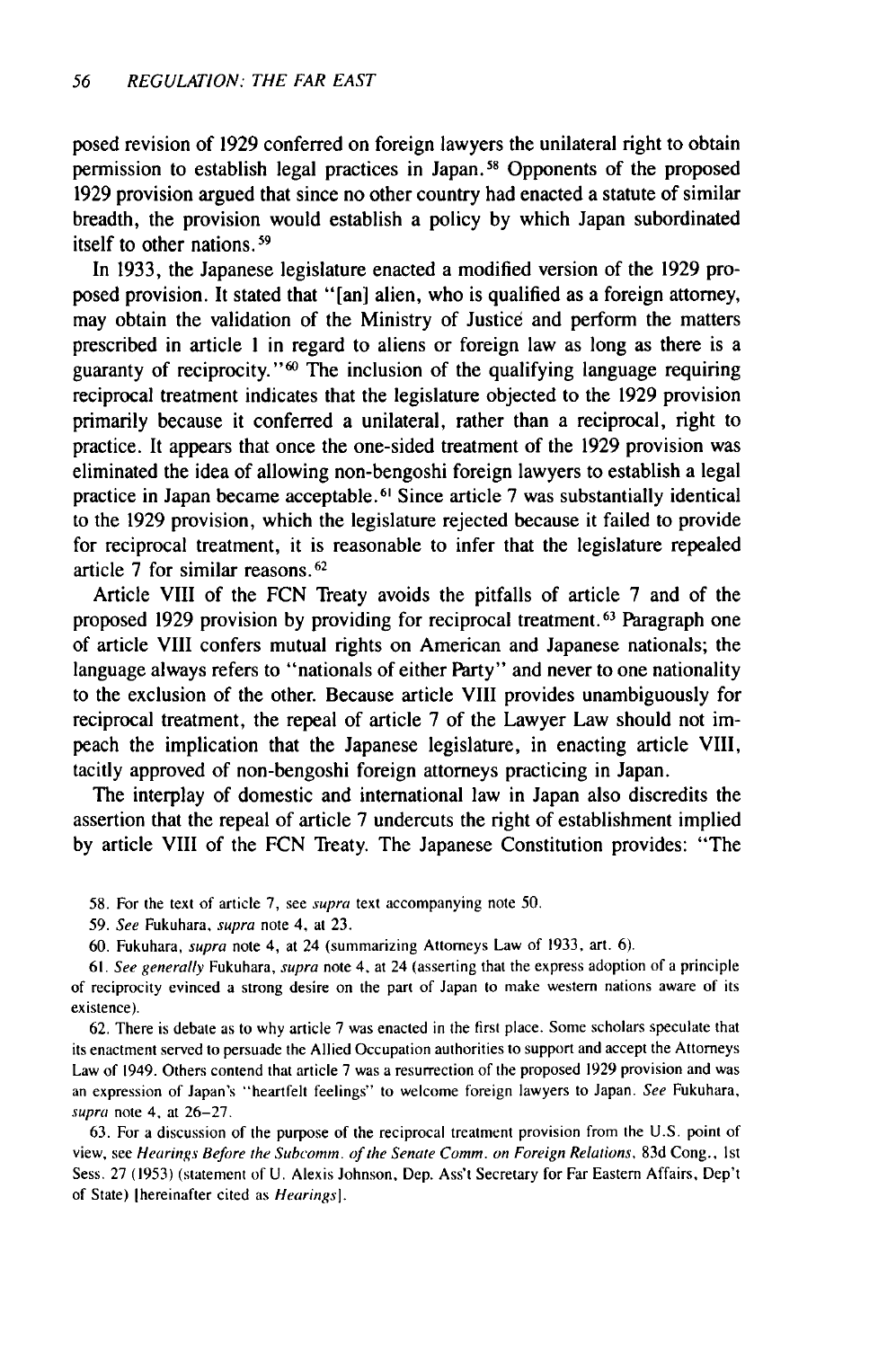treaties concluded **by** Japan and established laws of nations shall be faithfully observed."<sup>64</sup> This provision gives treaties priority over domestic statutes as sources of law.<sup>65</sup> This rule of priority makes the provisions of the FCN Treaty superior to those of any domestic law, including the Lawyer Law of 1949.<sup>66</sup> Any conflict arising between the provisions of the FCN Treaty and the Lawyer Law should be resolved in favor of the treaty. If the repeal of article 7 were interpreted to mean that only foreign lawyers who had undergone the training and examination required of *bengoshi* may establish a legal practice in Japan, it would stand in direct opposition to article VIII of the FCN Treaty.

Article VIII of the FCN Treaty and the repeal of article 7 of the Lawyer Law deal with two sides of the same transactions. The former refers to engaging an attorney. It grants U.S. companies doing business in Japan the right to engage, within Japan, non-bengoshi foreign attorneys. The latter removed the mechanism under which U.S. attorneys could acquire the right to practice in Japan without becoming licensed *bengoshi.* If the latter prohibited U.S. attorneys from establishing themselves as independent practitioners in Japan unless they became *bengoshi,* then the right of U.S. companies to hire, *within Japan,* the attorney of their choice would be abrogated. This result is impermissible under the Japanese Constitution. If the provisions of article VIII are to be "faithfully observed," no effect can be given to the repeal of article 7 in the case of U.S. attorneys practicing in Japan.

#### *B. Activities Permitted to American Lawyers Under the FCN Treaty*

Article VIII of the FCN Treaty implies that the Japanese legislature approves of non-bengoshi U.S. attorneys establishing legal practices in Japan. An important question, however, is whether the legislature's approval embraces the conduct of activities that enable U.S. attorneys to function effectively as a legal counselors to U.S. companies doing business in Japan. The narrow proscription of article 72 of the Lawyer Law argued in this note only prohibits non-bengoshi from performing legal services that involve a case or facts likely to give rise to one. Presumably, then, there is no domestic bar to non-bengoshi attorneys performing all of the other activities associated with the legal profession, as long as they do not

64. **KENPO** (Constitution) art. 98., para. 2 (Japan), translated *in* MINISTRY OF **JUSTICE,** THE **CONSTITUTION AND** CRIMINAL **STATUTES OF JAPAN** I (1960).

65. Takakuwa, International Treaties and Agreements, in **II** DOING **BUSINESS IN JAPAN** § 203 (Z. Kitawaga ed. 1984).

66. See Fukuhara, supra note 4, at 33; Kosugi, supra note **I1,** at 698. Indeed, the Director General of the Cabinet Legislative Bureau stated that in light of article 98, paragraph two of the Japanese Constitution, the FCN Treaty is superior in its internal effect to any conflicting municipal legislation. Oda & Owada, Annual Review of Japanese Practice in International Law, **II,** 9 **JAPANESE ANN.** OF **INT'L** L. 101, 101 (1963).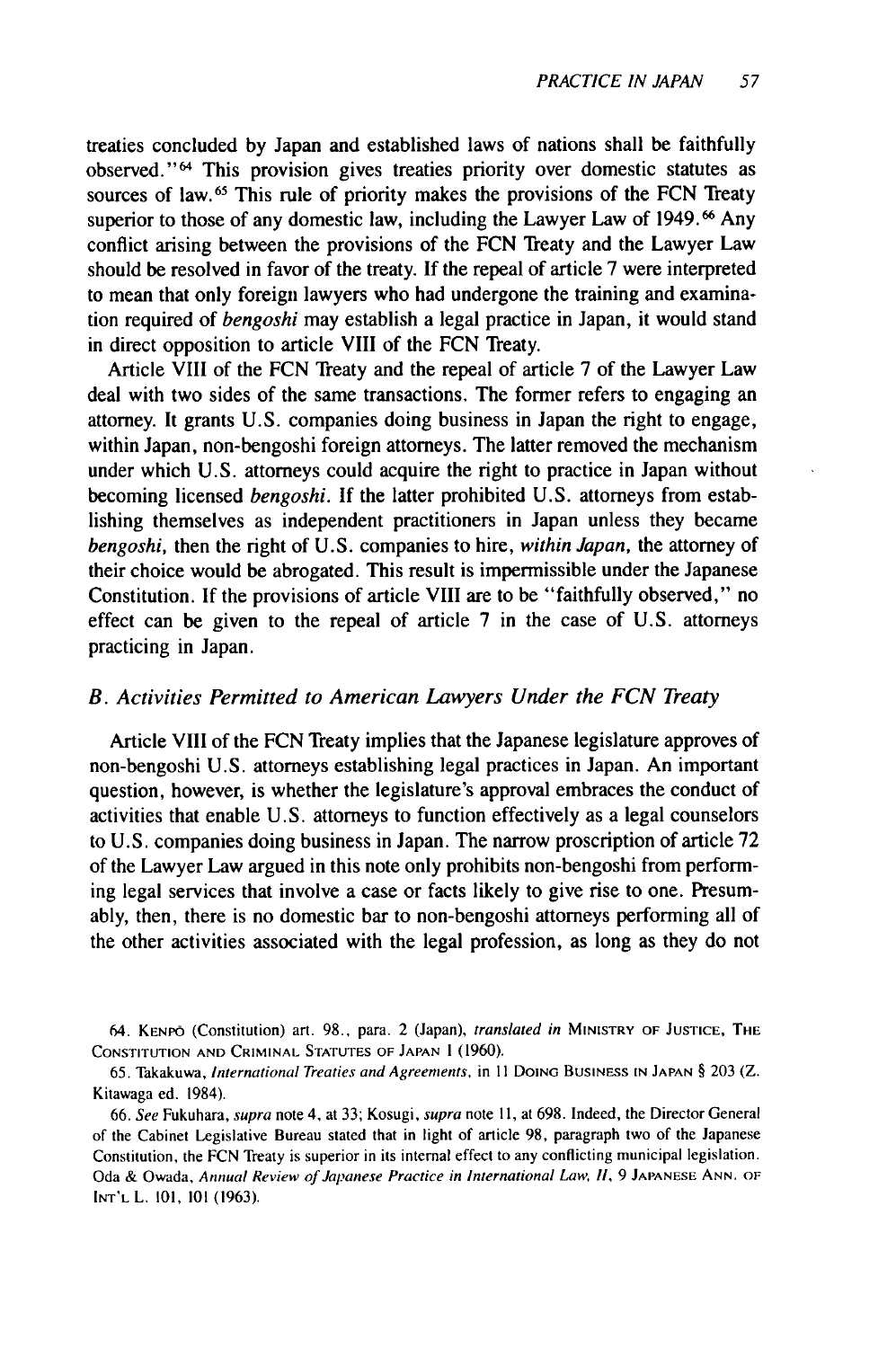violate any of the other professional statutes, such as the Patent Attorneys Law or the Tax Attorneys Law. **<sup>67</sup>**

Article VIII, paragraph one, of the FCN Treaty provides an affirmative indication of the activities envisioned by the legislature. It states:

Nationals and companies of either Party shall be permitted to engage, within the territories of the other Party, accountants and other technical experts, executive personnel, attorneys, agents and other specialists of their choice. Moreover, such nationals and companies shall be permitted to engage accountants and other technical experts regardless of the extent to which they may have qualified for the practice of a profession within the territories of such other Party, for the particular purpose of making examinations, audits, and technical investigations exclusively for, and rendering reports to, such nationals and companies in connection with the planning and operation to their enterprises, and enterprises in which they have a financial interest, within such territories.<sup>68</sup>

Although the second sentence confers a number of rights on professionals practicing in Japan, it is unclear whether U.S. attorneys enjoy these rights. The first sentence of paragraph one authorizes U.S. companies to engage "accountants and other technical experts, executive personnel, attorneys, agents and other specialists of their choice." The second sentence mentions only "accountants and technical experts." The conspicuous omission of the word attorney has led at least one legal scholar to conclude that the drafters of article VIII deliberately excluded attorneys from the broad rights conferred in the second sentence.<sup>69</sup>

Another Japanese legal scholar argues, however, that attorneys are subsumed under the term "technical experts":

In Japanese, the English word "expert" has the meaning of one who examines something from various aspects and then reaches a judgment, much as an appraiser would examine a work of art to judge its quality. In the U.S., a person who makes such evaluations and judgments as to foreign law is termed a "foreign law expert," and the interpretation that the term "technical expert" includes attorneys seems correct, but the treaty provision is awkward and unclear. **7**

According to this reasoning, attorneys are among the recipients of the rights conferred by the second sentence of paragraph one.

Assuming that article VIII, paragraph one, of the FCN Treaty does confer on American attorneys all of the rights it confers on other American professionals, the scope of these rights remains to be determined. The second sentence lacks qualifying language restricting the making of examinations, investigations, and reports by professionals to the internal activities of their client's enterprise. The absence of such restrictive language suggests that U.S. attorneys enjoy the right

67. Fukuhara, supra note 4, at 32-33.

68. FCN Treaty, supra note 12, at art. VIII, para. **1.**

69. See Ohira & Stevens, Alien Lawyers in the United States-A Comparative Study, 39 WASH. L. REv. 412, 426-27 (1964).

70. Kosugi, supra note **11,** at 699.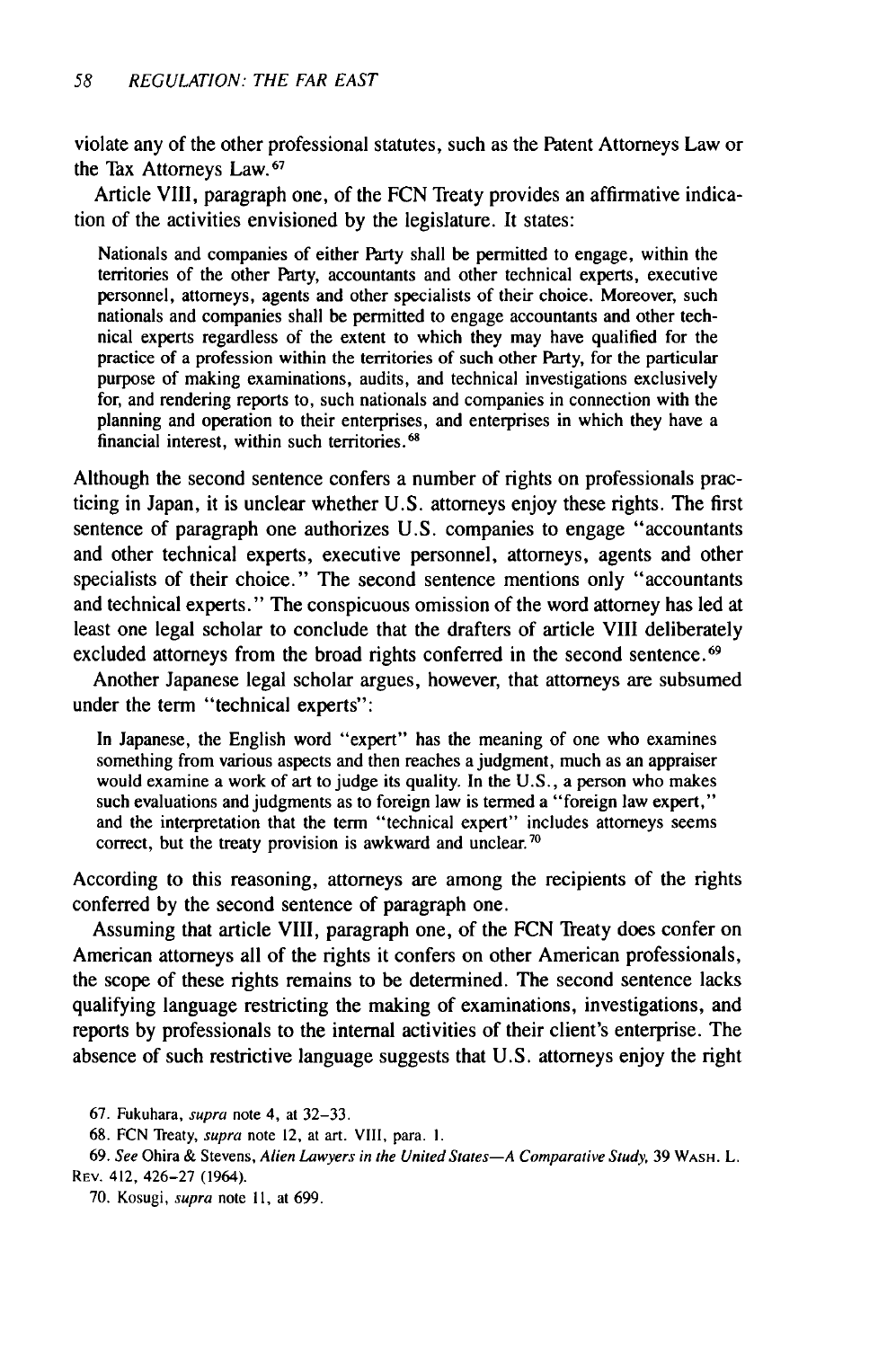to perform these activities on entities external to their client's business and thus possess the right to come into contact with third parties in a professional capacity. **71** If U.S. attorneys were prohibited from representing their clients in dealings with third parties, they would be unable to function effectively as legal advisers to U.S. companies doing business in Japan.

Paragraph two of article VIII also addresses the issue of U.S. lawyers practicing in Japan. It states:

Nationals of either Party shall not be barred from practicing the professions within the territories of the other Party merely by reason of their alienage; but they shall be permitted to engage in professional activities therein upon compliance with the requirements regarding qualifications, residence, and competence that are applicable to nationals of such other Party.<sup>72</sup>

The second clause requires American professionals practicing in Japan to meet all of the qualifications demanded of their Japanese counterparts. The actual requirements imposed on a U.S. attorney depend, however, on which Japanese legal professional is seen as his or her counterpart. Looking to titles, one might equate U.S. attorneys to *bengoshi.73* However, a functional analysis of the roles of Japanese legal professionals and the activities of U.S. lawyers in Japan indicates that the true counterpart of U.S. lawyers are the Japanese legal graduates.

U.S. attorneys practicing in Japan provide substantially the same legal services as Japanese non-bengoshi legal graduates. 74 They advise and handle business matters for their clients. They do not appear before courts or administrative tribunals.<sup>75</sup> Thus, the qualifications, residence, and competence required of U.S. attorneys should be the same as those required of non-bengoshi legal graduates. Since Japanese law requires no special post-graduate qualifications or competence of the non-bengoshi legal graduate, 76 there are none with which a U.S. law school graduate must comply. Therefore, this second clause of article VIII, paragraph two does little to jeopardize the right of U.S. lawyers to practice in Japan.

At one time, paragraph two might have jeopardized the rights of U.S. attorneys because it was ratified subject to mutual reservations entered by the United States and Japan. The U.S. reservation states:

Article VIII, paragraph 2, shall not extend to professions which, because they involve the performance of functions in a public capacity or in the interest of public

75. See Brown, supra note **6,** at 465-70 (summarizing the results of a 1981 survey of foreign attorneys in Japan, approximately 80 percent of whom are Americans).

76. See Brown, supra note 6, at 328-29, 339.

<sup>71.</sup> See Fukuhara, supra note 4, at 34-35; Fukuda, supra note 3, at 215.

<sup>72.</sup> FCN Treaty, supra note 12, at art. VIII, para. 2.

<sup>73.</sup> For a discussion of the term bengoshi, see supra note 4.

<sup>74.</sup> For a discussion of the services provided by Japanese non-bengoshi legal graduates, see supra text accompanying notes 41-43.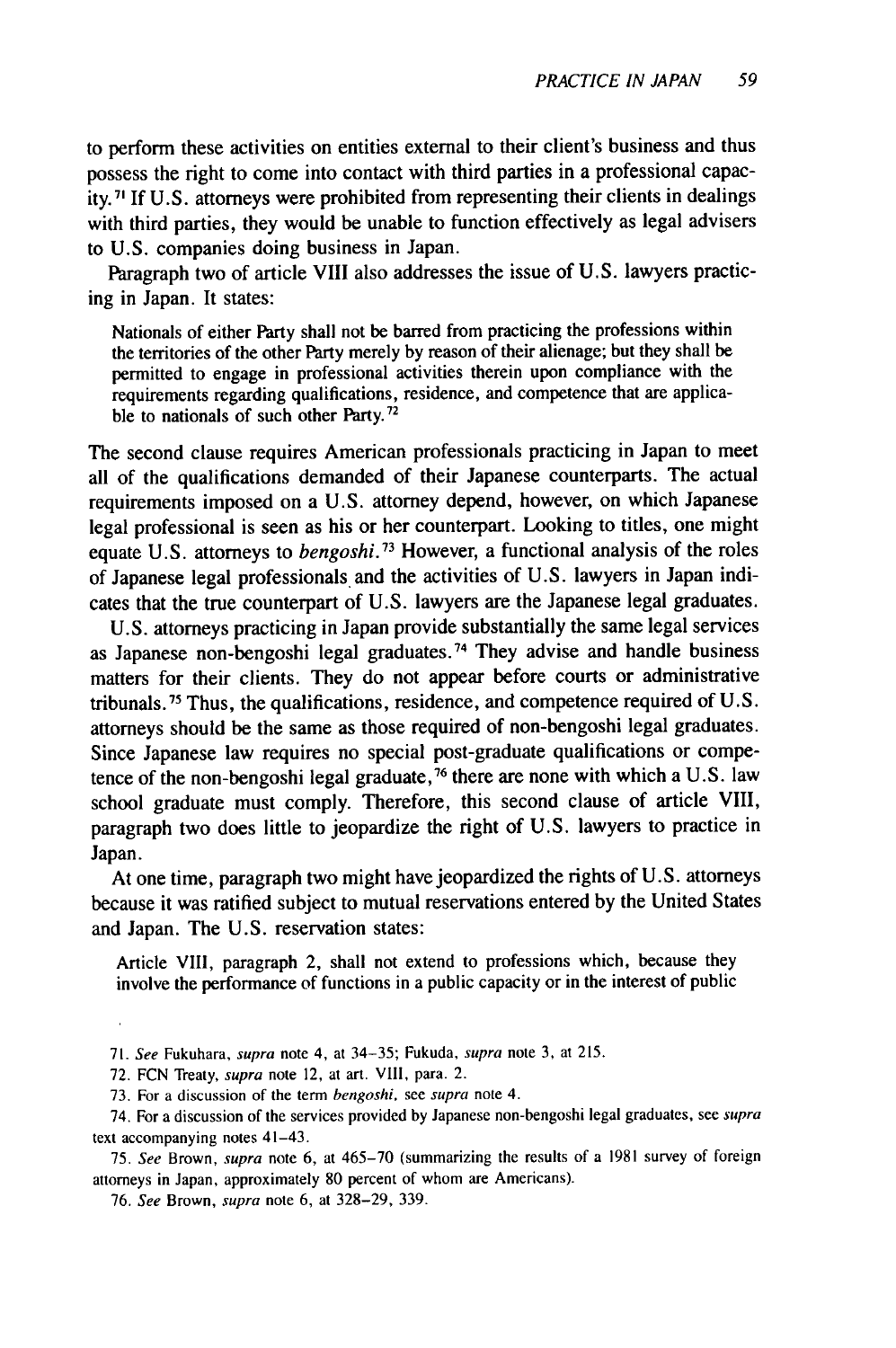health and safety, are state-licensed and reserved **by** statute or constitution exclusively to citizens of the country, and no most-favored-nation clause in the said treaty shall apply to such professions.<sup>77</sup>

The United States entered this reservation specifically with regard to attorneys. Recognizing that the power to license attorneys resides in the individual states and that American citizenship was a prerequisite to gaining admission to the bar in most states, the **U.S.** Senate was careful to defer to the states' interests in this area.<sup>78</sup> This reservation allowed states to use nationality as a bar to Japanese nationals wanting to practice law in the United States. The Japanese responded in kind, entering a reservation that stated:

Japan reserves the right to impose prohibitions or restrictions on nationals of the United States of America with respect to practicing the professions referred to in Article VIII, paragraph 2, to the same extent as States, Territories, or possessions of the United States of America, including the District of Columbia, to which such nationals belong impose prohibitions or restrictions on nationals of Japan with respect to practicing such profession. **79**

Neither of these reservations is presently in force. In **1973,** the **U.S.** Supreme Court held that nationality could not be required as a condition to admission to a state bar. **0** Consequently, individual states can no longer bar foreign nationals from practicing within their borders **by** reason of their citizenship. This ruling effectively nullified the force of the U.S. reservation.<sup>81</sup> Likewise, since the Japanese reservation was contingent upon the restrictions on foreign legal practice in the United States, the ruling also nullified the nationality requirement imposed **by** the Japanese reservation. Since neither reservation has any effect as to nationality requirements for lawyers, paragraph two of article VIII can now be read as if the reservations had never been included in the **FCN** Treaty. Thus, it covers the practice of law. **82**

#### **III. CONCLUSION**

The JFBA's efforts to exclude **U.S.** lawyers from the Japanese legal market are not supported **by** or justified under Japanese law. Article **72** of the Lawyer Law does not prohibit non-bengoshi **U.S.** attorneys from giving legal advice on the financial and commercial operation of a business. Furthermore, article VIII of the **FCN** Treaty implicitly sanctions the activities of **U.S.** lawyers in Japan. It demon-

- **79. FCN** Treaty, supra note 12, at Exchange of Notes.
- **80.** *In re* Griffiths, 413 **U.S. 717 (1973).**
- **81.** *See* Fukuhara, supra note 4, at 34.
- **82.** *Cf* Ohira **&** Stevens, **supra** note **69,** at 425.

**<sup>77.</sup> FCN** Treaty, supra note 12, at Exchange of Notes.

**<sup>78.</sup>** *Hearings,* supra note **63,** at **28-31** (statements of Herman Phleger, Legal Adviser, Dep't of State and David Whatley, Member of the District of Columbia Bar).